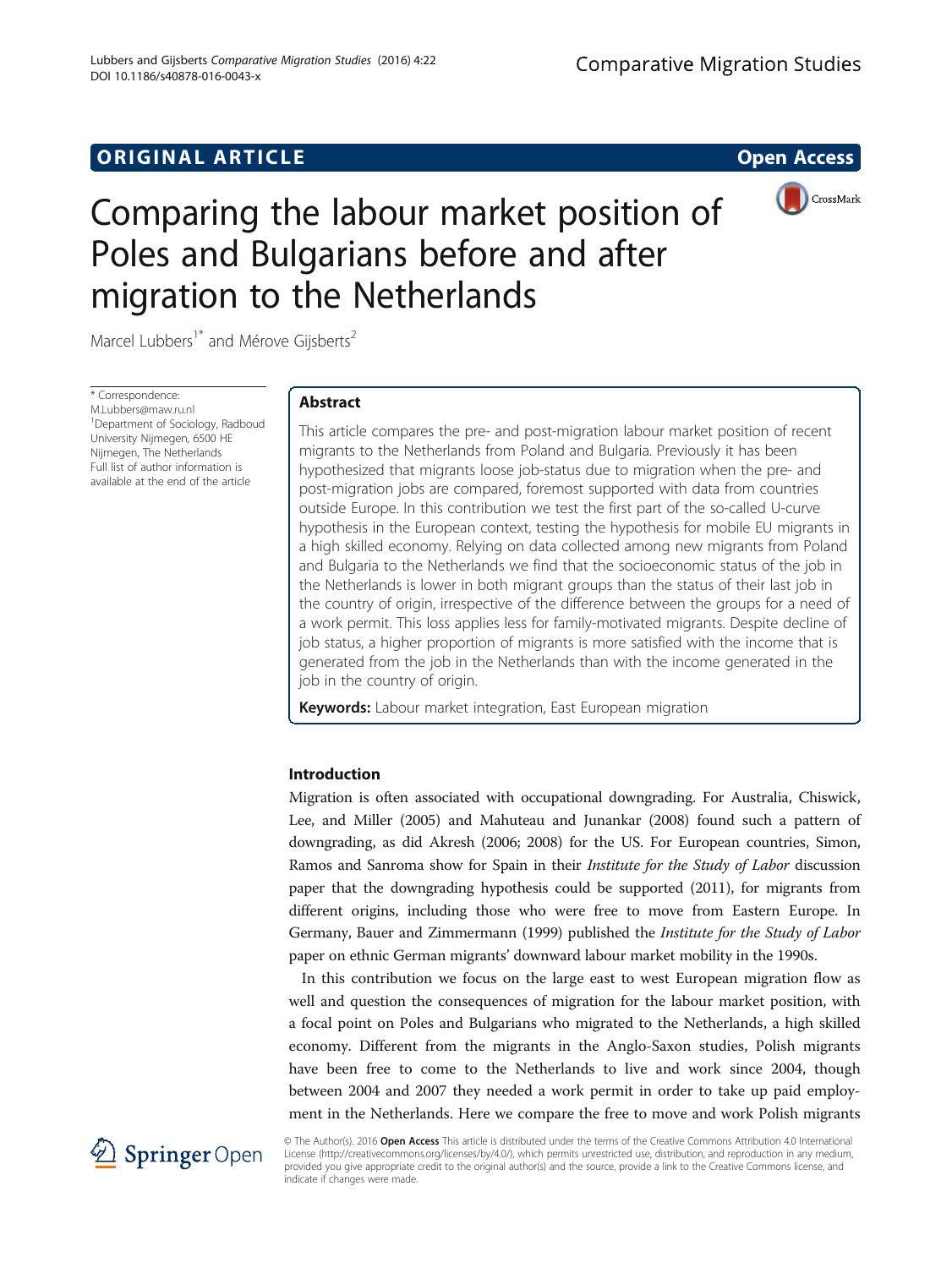to the Bulgarian migrants who registered as inhabitant of the Netherlands in 2010. Bulgarians are free to move since 2007 but for whom the work permit requirement applied until 1 January 2014. A Dutch employer wishing to take on a Bulgarian foreign worker had to apply for the work permit and had to provide evidence that he or she had first spent at least five weeks looking for candidates to fill the vacancy for which a work permit is not required (Rijksoverheid, [2013](#page-17-0)).

It is well established in the literature on migration that the economic outlook in the country of origin is a relevant push factor for migrants, while the economic outlook in the destination country is an important pull factor (Borjas, [1989](#page-17-0); Castles & Miller, [2003\)](#page-17-0). Although this economic approach takes insufficient account of factors such as chain migration, it does provide an indication of the crucial role played by the labour market in understanding international migration processes. Different than in earlier studies, a focus on intra-EU mobile workers may provide evidence for labour market dynamics specific for the political-institutional context, since the investments for movement seem lower and the ease for return is higher (Engbersen, Ilies, Leerkes, Snel, & Van der Mei, [2011\)](#page-17-0). And also different from the study on Spain (Simon, Ramos, & Sanroma, [2011](#page-17-0)), Bulgarian (and earlier also the Polish) migrants to the Netherlands faced an initial period of labour market restrictions by the work permit. Our aim in this study is to investigate to what extent in this specific political-institutional context, the labour market position of recently migrated Poles and Bulgarians in the Netherlands differs from their position in their country of origin.

In this study we question to what extent Polish and Bulgarian migrants have a job before and after migrating to the Netherlands, to what extent the socioeconomic status of their jobs changes as a result of migration and what differences there are between new migrants from Poland and Bulgaria. This builds on research on the economic integration of migrants (Chiswick et al., [2005](#page-17-0)) which postulates that migrants give up a job in their country of origin in order to take a job with lower status but higher income in the host country, driven by the motive that wages in the – wealthier – host country are substantially higher. Therefore we also address to what extent migrants have become more satisfied with their earnings when they compare the post-migration job to their pre-migration job.

Just like in other west and south European countries, migration by Poles and Bulgarians to the Netherlands has risen sharply since the accession of these two countries to the EU in 2004 and 2007, respectively (see Fig. [1](#page-2-0)). Poles have been for a decade annually the largest migrant group to the Netherlands. Bulgarians are among the top 10 largest migrant groups and outnumber other Eastern-European migrant groups. The economic crisis in Bulgaria was deeper than in the Netherlands in 2009 in terms of the decline of gross domestic product, whereas the Polish economy actually grew. The unemployment rate in both countries was however more than twice as high as in the Netherlands (Eurostat, [2013a\)](#page-17-0). Our study focuses on Polish and Bulgarian migrants who registered as new residents of the Netherlands in 2009 and 2010. Migrants who had been entered in the Municipal Personal Records Database (GBA) were asked in late 2010 or early 2011 to take part in the 'Social and Cultural Integration Processes' survey (SCIP), on which this study is based.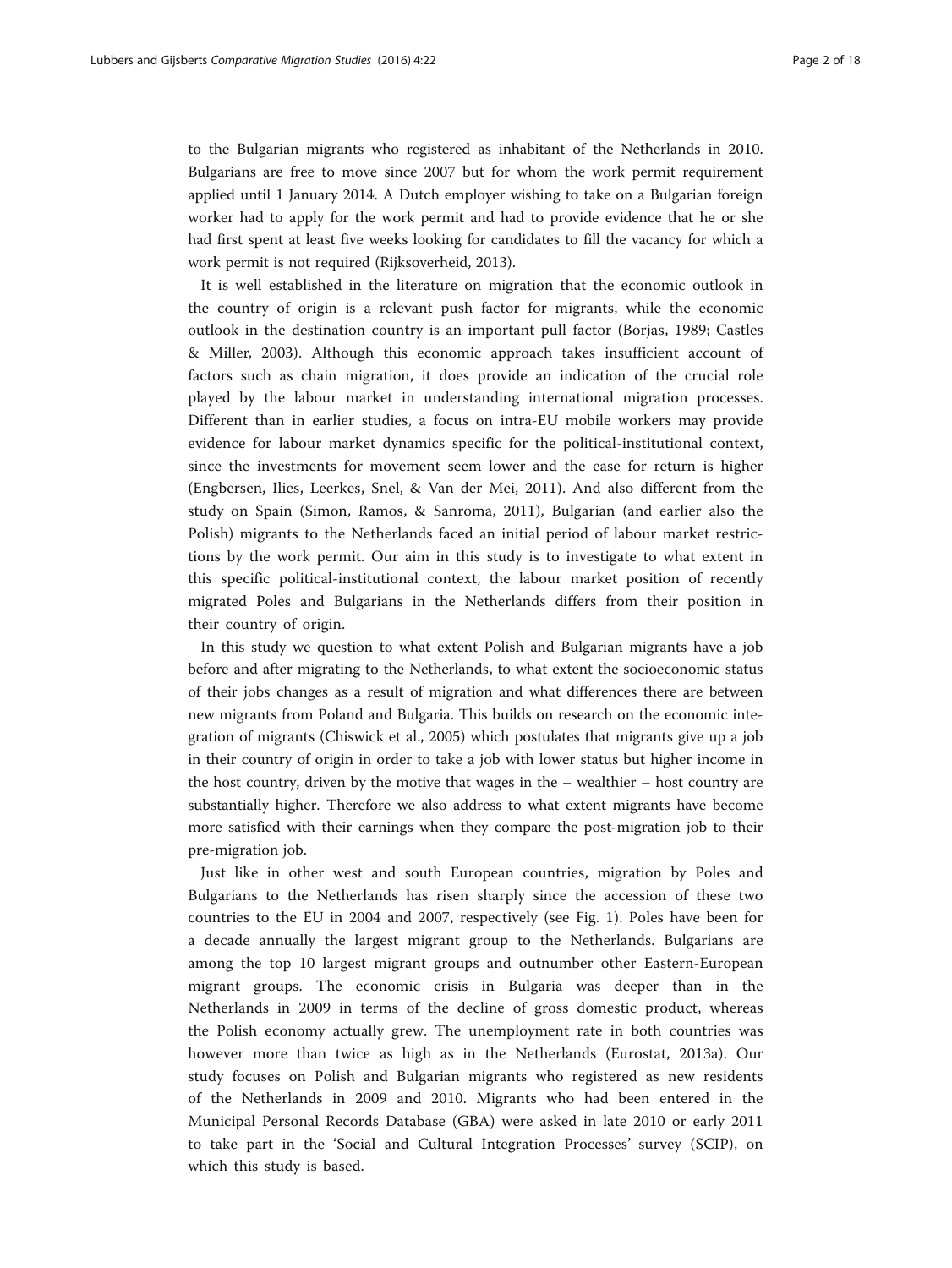<span id="page-2-0"></span>

#### Expectations

Following labour market theory in an immigrant context, we expect to replicate findings that supported three central hypotheses:

- 1) That migrants with an economic motive for migration have more often a job after migration than they had before migration (Borjas, [1989](#page-17-0); Castles & Miller, [2003\)](#page-17-0);
- 2) That the job after migration has a lower occupational status than the job migrants had before migration, known as the first part of the U-curve hypothesis from Chiswick et al. [\(2005](#page-17-0)) and;
- 3) That satisfaction with income from the job after migration is higher than satisfaction with the job before migration (Baker & Benjamin, [1994](#page-17-0); Kennan & Walker, [2011](#page-17-0)). We anticipate these hypotheses to hold for the Poles and Bulgarians to the Netherlands as well. However, since east-Europeans are more mobile in their movement within the EU than the migrants in the Anglo-Saxon countries studied, we derive additional hypotheses that account for the specific situation of the studied migrants in the Dutch context.

#### Being employed

During our study, Polish migrants were free to move to the Netherlands and to work on the Dutch labour market, without the need of a work permit. This strongly contrasts the strict migration policies that apply to migrants moving to the Anglo-Saxon migration countries. The European Union stimulates free movement of people and labour within its borders, creating the opportunity to easily move from one country to another. Moreover, as shown in the work from Engbersen, Leerkes, Grabowska-Lusinska, Snel, and Burgers [\(2013\)](#page-17-0), a more diffuse pattern of migration follows from the institutional context of the European Union, with a large share of circulating migration, where migrants move back and forth between the country of origin and a country where work can be found. Our study is based on migrants who registered in the Netherlands. Migrants who stay more than four months in the country need to register in the municipality registration, even though there was no formal sanction on not doing it. Studies from Engbersen et al. ([2013](#page-17-0)) and Van der Heijden, Cruyff, and Van Gils [\(2013](#page-17-0)) showed large rated of East European migrants that had not registered. In 2014, the Dutch government therefore started a pilot in some municipalities to require registration before migrants can take up work. At the time of our study, temporary migrants could register at the employees registration. We anticipate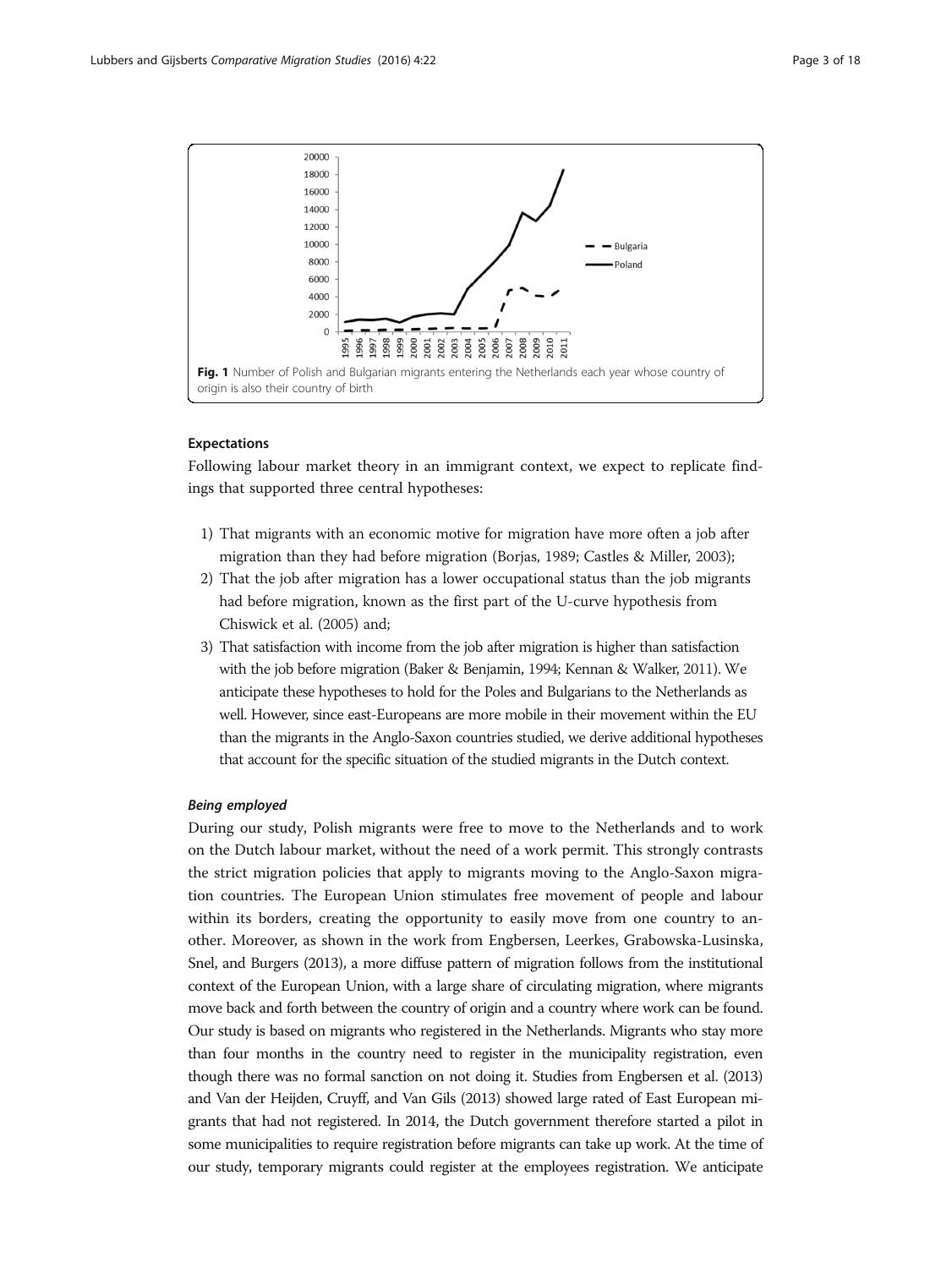that economic migrants who are so mobile on the European labour market are likely to register only once they have an outlook for a more stable job position. We therefore expect that registered Polish migrants more often have a job in the Netherlands than before migration in Poland. As Bulgarians wishing to work in the Netherlands required a work permit in the time of our study, it would be straightforward to expect that Bulgarians in particular more often had a job in the Netherlands than they had in Bulgaria, and therefore even more so than Poles. However, descriptive research by a number of authors, including Engbersen et al. ([2011\)](#page-17-0) contradicts this. A more likely scenario is that many Bulgarians come to the Netherlands in the hope of finding work, but this is made more difficult by the work permit requirement, stimulating Bulgarians to find informal work. We therefore expect that Bulgarians less often have a (formal) job in the Netherlands as compared with having a job in the country of origin than Poles.

#### Occupational downgrading

Chiswick et al. [\(2005](#page-17-0)) present a U-shaped model in their study of labour market integration of migrants. According to this model, migrants shortly after migration experience downward mobility between the status of their last job before migrating and their job after migration. The authors posit that the main reason for this loss of status lies in the imperfect match between the human capital acquired by migrants in their country of origin and the skills required (e.g. qualifications and language skills) on the labour market in the destination country – a labour market with which migrants are moreover not yet sufficiently familiar. On the other hand, if migrants invest in capital that is specific to the destination country, their occupational status will rise and they will be able to regain the status they had in their country of origin immediately prior to migration. According to Chiswick et al. ([2005](#page-17-0)) this U-curve is most pronounced among the highest-skilled migrants. Theoretically this is explained by the more difficult transferability of higher level diplomas from the country of origin to the country of migration labour market. Empirically, this could also be explained by ceiling effects, that this group has the greatest propensity to lose occupational status but also have the greatest potential to go on to achieve a high occupational level. The findings of Chiswick et al. [\(2005](#page-17-0)) about the general pattern of downgrading are replicated by Akresh [\(2006; 2008](#page-16-0)) and by Simon et al. ([2011](#page-17-0)) in their discussion paper on Spain. These authors found that the occupational status before migration was higher than the first job after migration, and that after a certain period had elapsed the occupational status was higher than the first post-migration job. This U-curve is not always found, however. In another Spanish study, Amuedo-Dorantes and De la Rica [\(2006\)](#page-17-0), argue that the occupational status of recent migrants from other countries in Europe, including Eastern Europe, is no lower than the occupational status of native Spaniards with comparable human capital, though that is the case for African migrants. However, this study did not compare occupational status before migration with occupational status post-migration. The same applies for a study of Polish migrants to Ireland (Barrett & Duffy, [2008\)](#page-17-0), which investigated the upward movement of the U-curve based on length of residence. Earlier cross-national research by van Tubergen ([2005; 2006](#page-17-0)) had already confirmed the upward movement of the U-curve, though this only applied for migrants who had been resident in the host country for at least ten years. The studies by Barrett and Duffy, and Van Tubergen contain no information on the pre-migration occupation, nor does the interesting study from Fuller and Martin [\(2012](#page-17-0)) for the Canadian situation where they predict immigrant employment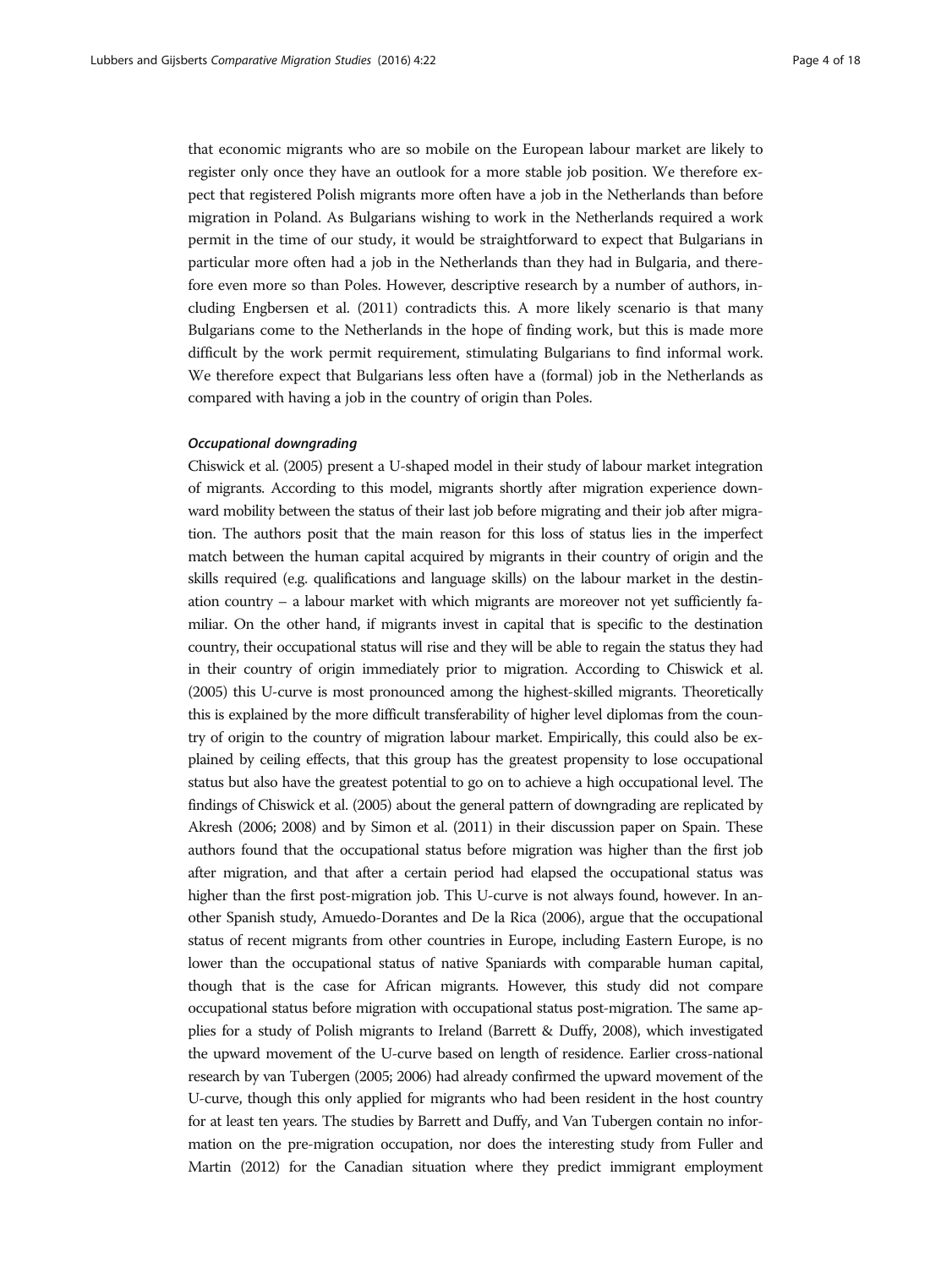sequences (and not the occupational status) in the first years of settlement. In fact this applies for much of the available research, with the exceptions of the studies by Chiswick et al. ([2005](#page-17-0)), Mahuteau and Junankar [\(2008](#page-17-0)), Akresh [\(2008\)](#page-16-0) and Simon et al. ([2011](#page-17-0)). These studies provide evidence for downgrading of migrants in their jobs after migration. Since the Netherlands is a high-skilled economy we anticipate that migrants in general will lose occupational status in this country after migration. But for the most mobile migrants, the Poles in our study, we anticipate that those with a more temporary perspective to stay, the occupational status decline will be sharper. This expectation follows the argumentation about differences between economic and family motivated migration. Chiswick et al. ([2005](#page-17-0)) posit that it is mainly migrants with economic motives who will see their occupational status decline. The underlying notion is that migrants who migrate for economic reasons do so primarily in order to generate more income and that they are therefore willing to take a job below the status of the job they had before migrating, provided the income they earn from it is higher than in the country of origin. The extra income can then be sent back to family in the country of origin. Following the line of reasoning used by Akresh ([2006](#page-16-0)), family migrants will have more access to knowledge about the Dutch labour market because they will move in with somebody who already lives in the Netherlands. This should theoretically make it easier for them to find a job with an appropriate status. However, we like to argue that it is not only about information access that these migrants can and will spend more time looking for a job at the right level and that there will be less urgency to take a job only because of the income it provides. The labour participation rate of family migrants will then probably be lower, but the occupational status of those who are in work will be higher than that of labour migrants. The same logic may hold for differences between migrants with a temporary intention to stay versus those with a longer intention to stay. We therefore formulate the additional hypotheses that migrants who move to the Netherlands for economic reasons will see their occupational status fall more sharply than migrants who migrate to the Netherlands for family motives and that occupational status falls more sharply for migrants with a temporary stay perspective than among those with a longer stay perspective.

For the Bulgarians, with the need for a work permit at time of the study, we anticipate that the chances will be larger that they have difficulties finding a job in the Netherlands. Therefore, as was found by Engbersen et al. ([2011\)](#page-17-0), we anticipate them to work more often in the informal sector characterized by low status jobs as housekeepers, cleaners and waiters. Our hypothesis is that the socioeconomic occupational status of Bulgarians falls sharper after migration than that of Poles.

#### Satisfaction with income

A good deal of earlier research on the labour market situation of migrants has looked at the income generated by migrants. Migrants' income in the destination country was found to be lower than that of natives with comparable human capital (Baker & Benjamin, [1994](#page-17-0)). Expectations regarding income improvement are a crucial element in the decision to migrate (Kennan & Walker, [2011](#page-17-0)). However, we have no information about the income that migrants received in their most recent job prior to migration, though they were asked how satisfied they were with their income before and after migration. With a gross domestic product of 3,500 Euros per capita in 2009, Bulgaria can be described as one of the poorest countries in Europe. Polish GDP in 2009 was more than twice as high (7,800 Euros), though was still four times lower than in the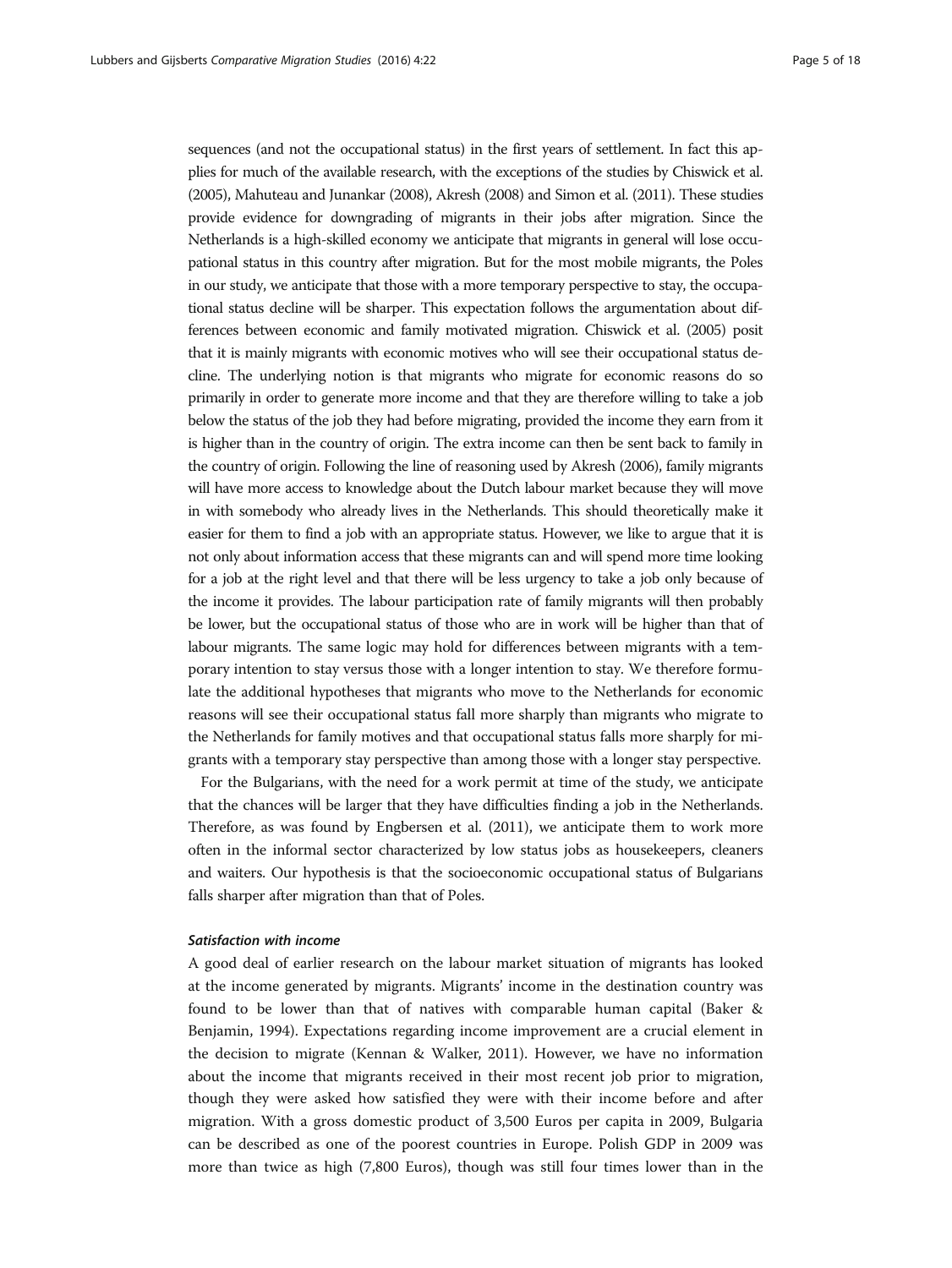Netherlands (32,800 Euros). A comparable picture emerges if we look at differences in average net income between the three countries. The average net income of employees in the Netherlands in 2010 was 23,674 Euros; average net income in Poland was less than a quarter of this (5,449 Euros) and in Bulgaria it was six times lower (3,735 Euros per annum) (Eurostat, [2013a; 2013b](#page-17-0)). We hypothesise that, because wages in Bulgaria are so low, Bulgarians experience a bigger rise in satisfaction with their income from employment before and after migration than Polish migrants.

#### Data sources

We employ data from the Dutch dataset 'Early Socio-Cultural Integration Processes among recent immigrants to Europe' (SCIP) (Diehl et al. [2015;](#page-17-0) Gresser & Schacht, [2015](#page-17-0), also for the questionnaire and methods report). In September 2010 a sample was drawn by Statistics Netherlands (CBS) among migrants aged between 18 and 65 years who had been entered in the Municipal Personal Records Database (GBA) of their municipality of residence for between September 2009 and September 2010 and who originated from Bulgaria or Poland and who held the nationality of the respective country of origin. Only municipalities which had received at least 25 migrants from a particular group were selected. For Polish migrants, who are fairly widespread across the Netherlands, a selection was then made from the 38 Dutch municipalities in which the largest numbers of Poles have settled.

Migrants were sent an invitation letter and, from November 2010, were approached face-to-face and invited to participate in a Computer Assisted Personal Interview (CAPIinterview). The interviewer was of the same origin group as the target respondent. The interviews were held in the language of the migrants' country of origin. The fieldwork lasted from November 2010 until June 2011. In January 2011, CBS supplied new addresses of migrants who came to the Netherlands in the period from September-December 2010. The number of verified incorrect addresses was quite high among Poles and Bulgarians (32% and 37%, respectively). Moreover, at addresses where interviewers had found no one at home on six occasions, it is possible that the migrant was no longer living there as well.

A total of 874 interviews were completed among Polish migrants and 456 among migrants from Bulgaria. Based on the gross sample, a response rate of 35% was achieved among Polish migrants. Leaving out the addresses which proved to be incorrect, the response rate rose to 52%. The comparable percentages for the Bulgarian migrants were 29% and 46%. A comparison with population statistics of these two groups of recent immigrants provided by Statistics Netherlands showed that men were slightly underrepresented in the sample, while the data on age proved to be representative. Migrants from the four largest municipalities in the west of the Netherlands (Amsterdam, Rotterdam, The Hague and Utrecht) were overrepresented relative to the sample frame. Descriptive statistics are weighted by sex, age and region.

Drawing the sample from the Municipal Personal Records Database (GBA) naturally meant that migrants who were not entered in the Database were not reached. It is likely that these would in the main be short-term migrants from Poland and Bulgaria who were in the Netherlands only temporarily for work (e.g. as seasonal workers). If migrants are in (temporary) paid employment in the Netherlands, they are entered in the employees' register (and given a tax and social insurance number), but often do not appear in the population register (GBA), in which they are only required to register if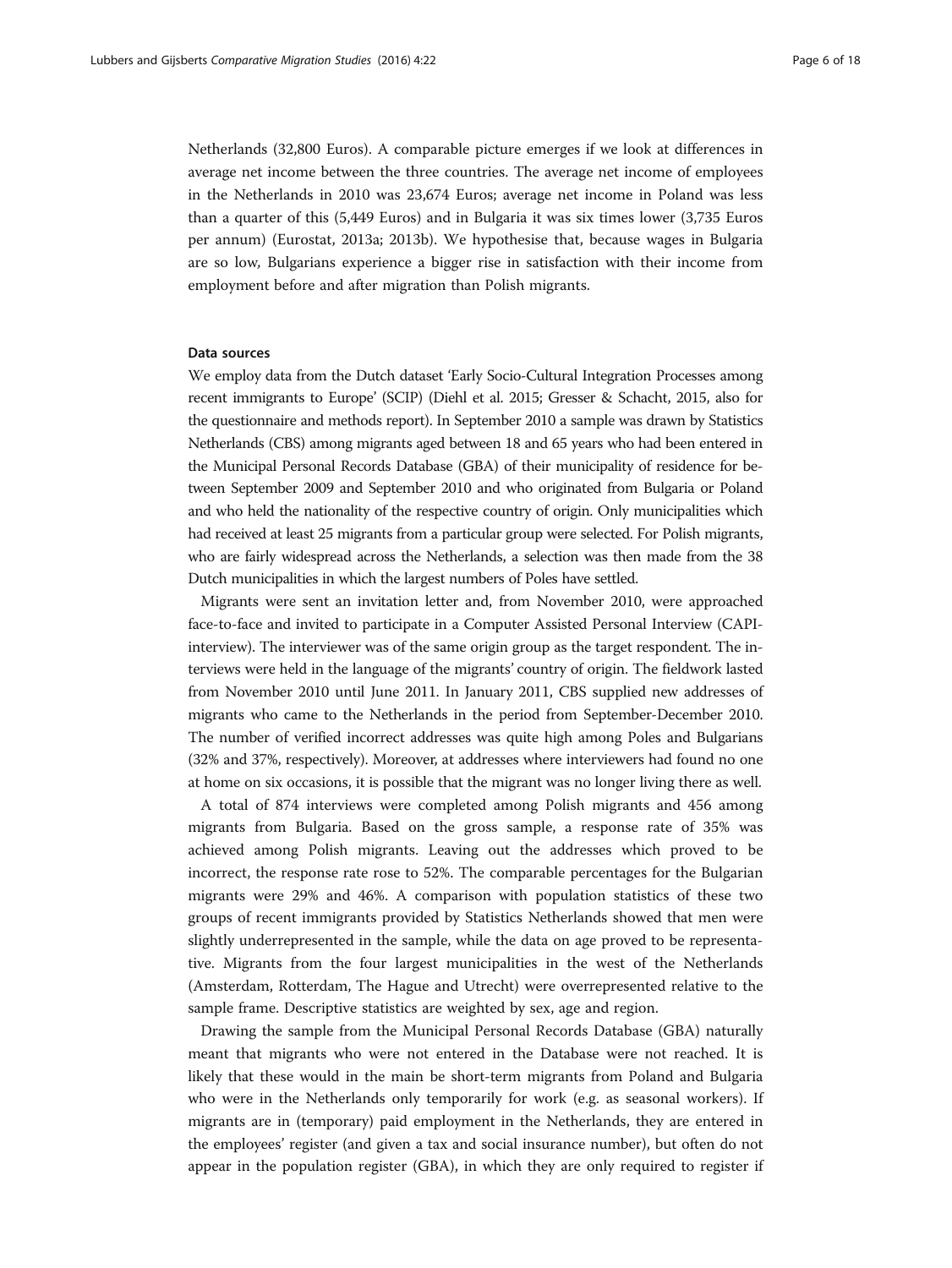they intend spending longer than four months in the Netherlands. The SCIP survey focuses on integration processes, with the expectation that migrants who have themselves entered in the GBA are probably intending to stay longer in the Netherlands. Migrants who do not register immediately after their arrival in the Netherlands but who do so later are recorded as new migrants at that time. It therefore regularly occurred in interviews that the migration date stated by the migrant was earlier than the formal registration date held by CBS. This applied to a lesser extent for Bulgarians than for Poles. This was a major reason for controlling for the length of time that migrants had spent in the Netherlands in our study. There is of course a selection effect here, as Poles and Bulgarians who had removed their names from the register (or who had never registered) and had remigrated might have been less successful on the Dutch labour market. If failing to get a job is a reason for removing oneself from the GBA register, a logical consequence is that length of stay has a strong effect on having a job for Poles and Bulgarians.

We restricted the group for analysis to Poles and Bulgarians who reported that they had resided in the Netherlands for less than four years. Those who had been in the Netherlands for longer – 123 Poles (14.1%) and 49 Bulgarians (10.7%) – were excluded because we no longer regarded them as recent migrants. We then selected only those recent migrants who had come to the Netherlands for economic or family reasons, because our hypotheses focused on these forms of migration. Migrants who reported that they had come to the Netherlands to study or for other reasons not stated here were excluded (92 Poles and 90 Bulgarians).

#### Measurement instruments

#### Dependent variables

Respondents were asked what their main activity was in the country of origin just before migrating to the Netherlands and what their day-to-day activity was in the Netherlands at the time of the interview. From this we constructed the variables indicating whether people were working in the country of origin and whether they were working in the Netherlands. The 13 Bulgarians and three Poles who did not answer this question were excluded. If respondents answered that they were working, they were asked to describe their job, both in the country of origin and in the Netherlands. Respondents without a job were asked whether they had had a job during the period that they had been in the Netherlands or whether they had had a job in their country of origin, and they were then asked to describe the last job they had held. The ISCO-2008 job classification system was used for the coding of the jobs, following which the jobs were classified by occupational status (ISEI; Den Boer, [2011\)](#page-17-0) based on a coding scheme developed by Ganzeboom [\(2010](#page-17-0)). Of the respondents who had had a job in their country of origin, 30 gave responses that could not be coded; 42 respondents who held or had held a job in the Netherlands also gave uncodifiable responses; these respondents were left out of the occupational status analysis. The jobs from the country of origin and in the Netherlands were translated into Dutch, and for each migrant the pre- and post-migration jobs were coded by the same coder. For the limited descriptions of jobs (e.g. manual worker, construction worker, warehouse worker, picker) a coding guideline was used.

Finally, respondents were asked how satisfied they were with the income from their job in the Netherlands (five response categories, ranging from very dissatisfied to very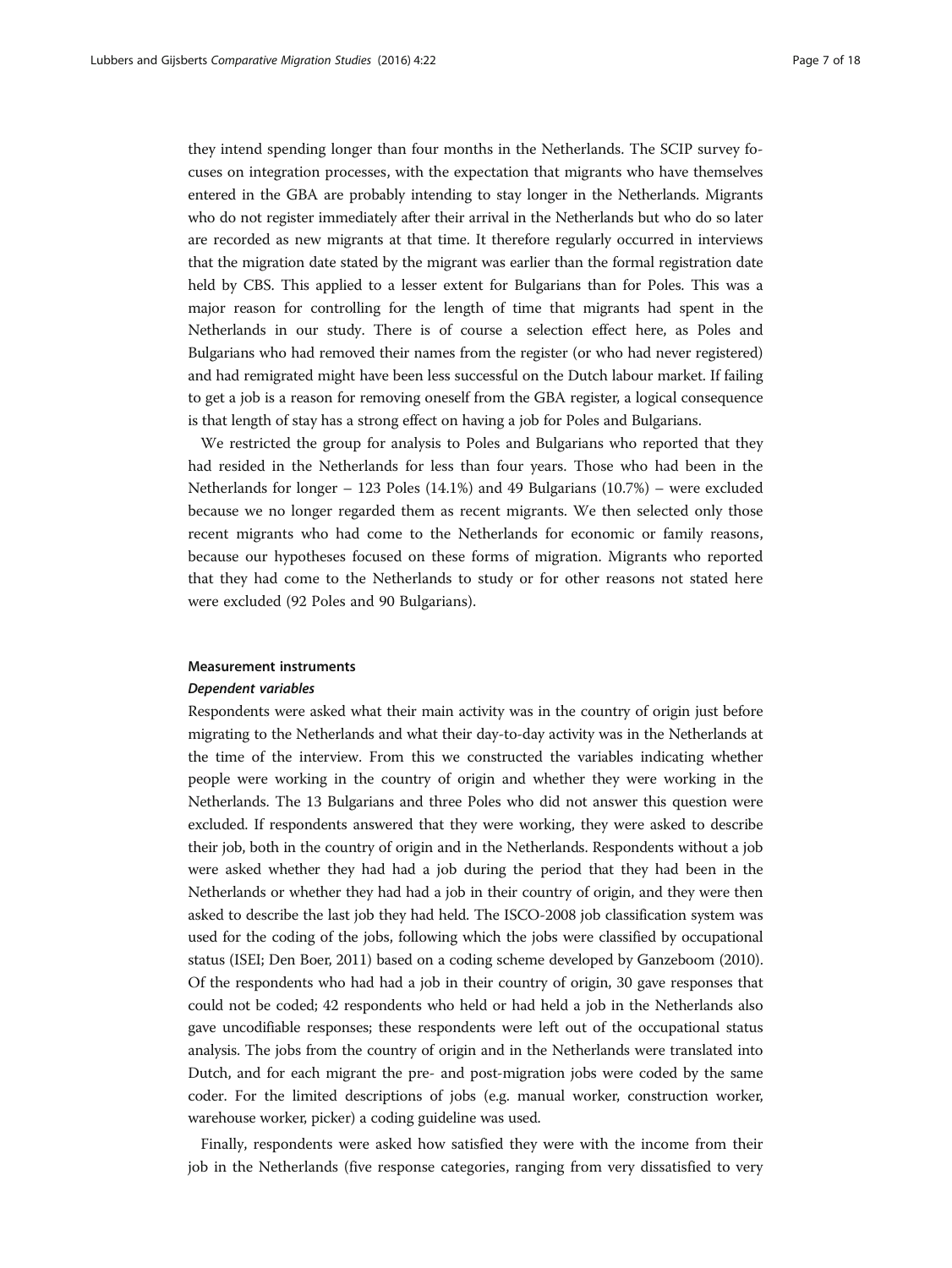satisfied). This question was only put to migrants who were in work at the time of the interview (unlike occupational status, these were thus not respondents who were currently not working but who had had a job in the Netherlands). Since the category 'very dissatisfied' hardly occurred, it was merged with the category 'dissatisfied'. These respondents with work in the Netherlands were also asked about their satisfaction with their income in the country of origin, if they had had worked there. The same coding system was applied for satisfaction with income from employment in the country of origin.

#### Independent variables

Origin Migrants were classified by origin based on their country of birth. The migrants in the study were born in either Poland or Bulgaria. We also controlled for whether a respondent belonged to the Turkish minority in Bulgaria. In a previous publication it was shown that a large part of the migrants from Bulgaria belong to the Turkish minority in Bulgaria. This group has a history of suppression and discrimination in Bulgaria itself (Petkova, [2002](#page-17-0)). The Turkish Bulgarian migrants turned out to be very low educated (see Gijsberts & Lubbers, [2013\)](#page-17-0).

Migration motive Respondents were asked about their motives for migration. Several responses were possible, though in practice most respondents gave only one. For this study we selected only migrants who reported economic and family-related motives. If respondents cited both economic and family-related motives (39 occasions), they were classified as 'family-related motives'.

Intention to stay in the Netherlands Respondents were asked whether they expected to stay in the Netherlands, to move back and forth between the country of origin and the Netherlands, whether they thought to return to country of origin or move to another country. Respondent intended to stay longer in the Netherlands were coded 1, whereas all the other respondents were coded 0.

We followed Chiswick et al. ([2005](#page-17-0)) by controlling not only for migrants' age and gender but also for the number of months that the migrant had spent in the Netherlands, whether the respondent had a working partner and whether there were children under five years old living in the household. We also included educational level. An education classification system that was specific to the country of origin was applied for each migrant group. The highest level of education attained was coded as low, lower secondary, upper secondary or higher education, based on the ISCED classification system. If a respondent had followed a higher level of education in the Netherlands (e.g. a Master's programme), this higher education level was assigned to that respondent. Although this may seem strange because studymigrants were consciously eliminated from our selection process, migrants who indicated that they had not come to the Netherlands to study (but to find work or for family reasons or both) may still have decided to follow a course of study in the Netherlands. In the event, however, only nine Polish and Bulgarian respondents who had come to the Netherlands for economic or family motives reported that they had completed a study in the Netherlands. We also controlled for whether migrants had made efforts to learn Dutch before migration and whether they spoke English. Unfortunately, information on labour market experience and possession of a work permit are lacking in the data. The number of migrants with a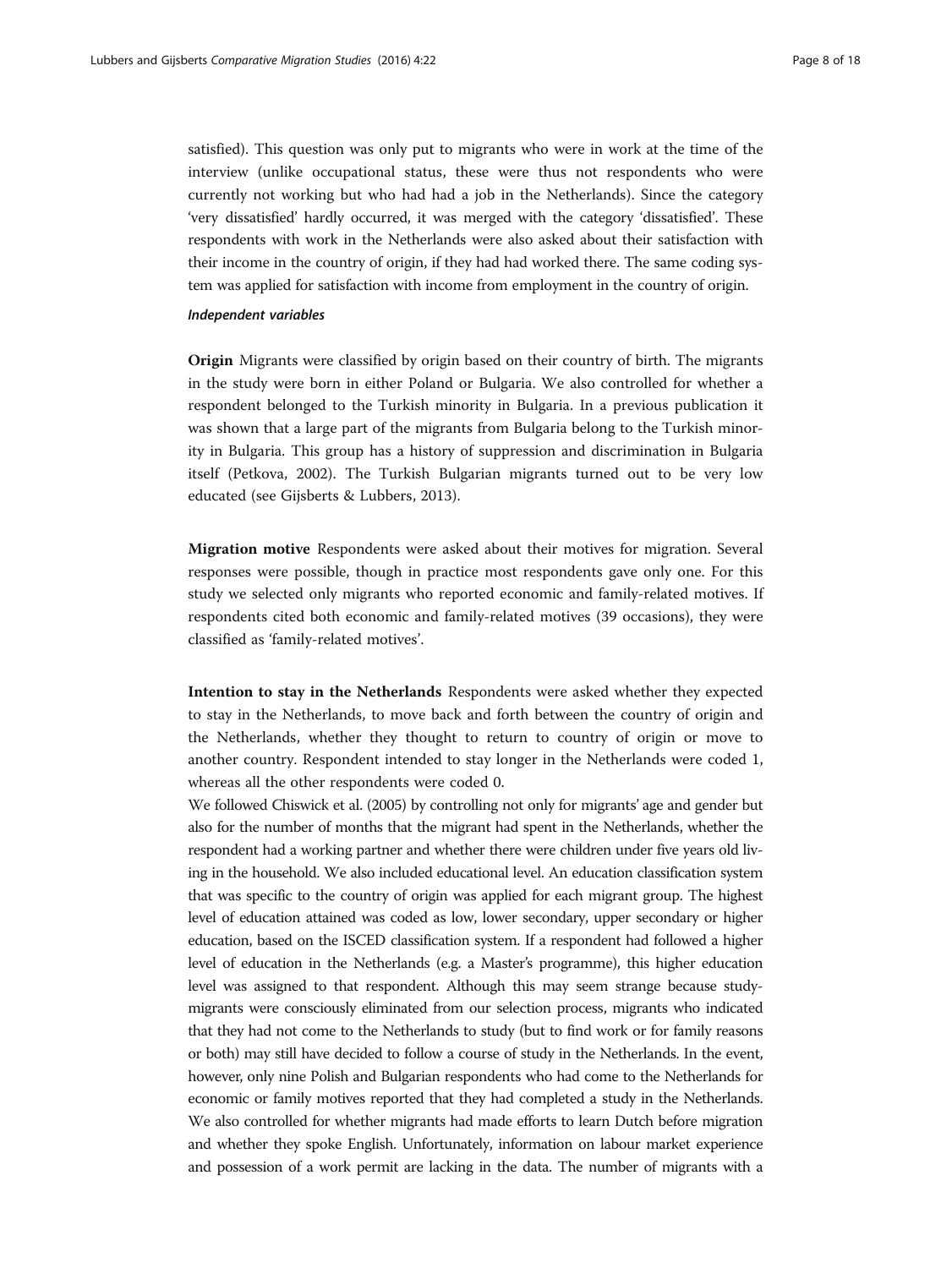missing value for one of the independent variables (after selections on the dependent variables) was excluded from the analysis (24 Poles and 7 Bulgarians).

The descriptive statistics in Table 1 show that the proportion of family migrants among the 635 Poles and 298 Bulgarians is small in comparison with the proportion of labour migrants. For every family migrant from Poland, there are six labour migrants, and there are three labour migrants for every family migrant from Bulgaria. Bulgarian migrants have more often spent a short period (less than a year) in the Netherlands than Poles. Bulgarian migrants are also less well educated on average and speak English considerably less often than Polish migrants. Both Poles and Bulgarians made virtually no effort to learn the Dutch language before coming to the Netherlands. Poles have a working partner in the Netherlands more often than Bulgarians, and also more often have a young child in the household.

| <b>Table 1</b> Descriptive statistics broken down for Poles and Bulgarians (weighted by sex, age |  |  |  |  |  |  |
|--------------------------------------------------------------------------------------------------|--|--|--|--|--|--|
| and region)                                                                                      |  |  |  |  |  |  |

|                                                 | Min-max   | Poles       | Bulgarians  |
|-------------------------------------------------|-----------|-------------|-------------|
|                                                 |           | $(n = 635)$ | $(n = 298)$ |
| Work in the Netherlands                         | $0 - 1$   | 82.6%       | 47.4%       |
| Situation in country of origin                  |           |             |             |
| - Unemployed (ref.)                             | $0 - 1$   | 10.8%       | 48.1%       |
| - In work                                       | $0 - 1$   | 73.9%       | 30.7%       |
| - At school                                     | $0 - 1$   | 12.3%       | 10.8%       |
| - Other                                         | $0 - 1$   | 3.0%        | 10.4%       |
| Migration motive                                |           |             |             |
| - Family (ref.)                                 | $() - 1$  | 14.5%       | 25.0%       |
| - Work                                          | $0 - 1$   | 85.5%       | 75.0%       |
| Intention to stay in the Netherlands            | $0 - 1$   | 48.7%       | 28.9%       |
| Education level                                 | $1 - 4$   | 2.8         | 2.1         |
| Command of English                              | $0 - 1$   | 53.5%       | 19.5%       |
| Attempt to learn Dutch before migration         | $0 - 1$   | 7.4%        | 2.8%        |
| Number of months in NL                          |           |             |             |
| $-$ <12 months                                  | $() - 1$  | 28.5%       | 66.6%       |
| - 12-24 months                                  | $0 - 1$   | 23.9%       | 25.1%       |
| - 24-48 months                                  | $0 - 1$   | 42.2%       | 8.1%        |
| - missing                                       | $0 - 1$   | 5.4%        | 0.2%        |
| Partner with work                               | $0 - 1$   | 56.2%       | 33.0%       |
| Child younger than 5 in household               | $0 - 1$   | 15.2%       | 7.9%        |
| Man                                             | $() - 1$  | 52.2%       | 48.8%       |
| Age                                             | $18 - 62$ | 31.9        | 31.4        |
| Turkish Bulgarian minority                      | $0 - 1$   |             | 60.8%       |
|                                                 |           | $(n = 499)$ | $(n = 75)$  |
| Occupational status in Netherlands - ISEI       | $15 - 77$ | 29.0        | 28.7        |
| Occupational status in country of origin - ISEI | $10 - 75$ | 36.4        | 32.3        |
|                                                 |           | $(n = 450)$ | $(n = 71)$  |
| Satisfaction with income in Netherlands         | $1 - 4$   | 2.8         | 2.9         |
| Satisfaction with income in country of origin   | $1 - 4$   | 1.8         | 2.1         |

Source: SCIP, the Netherlands wave 1, 2011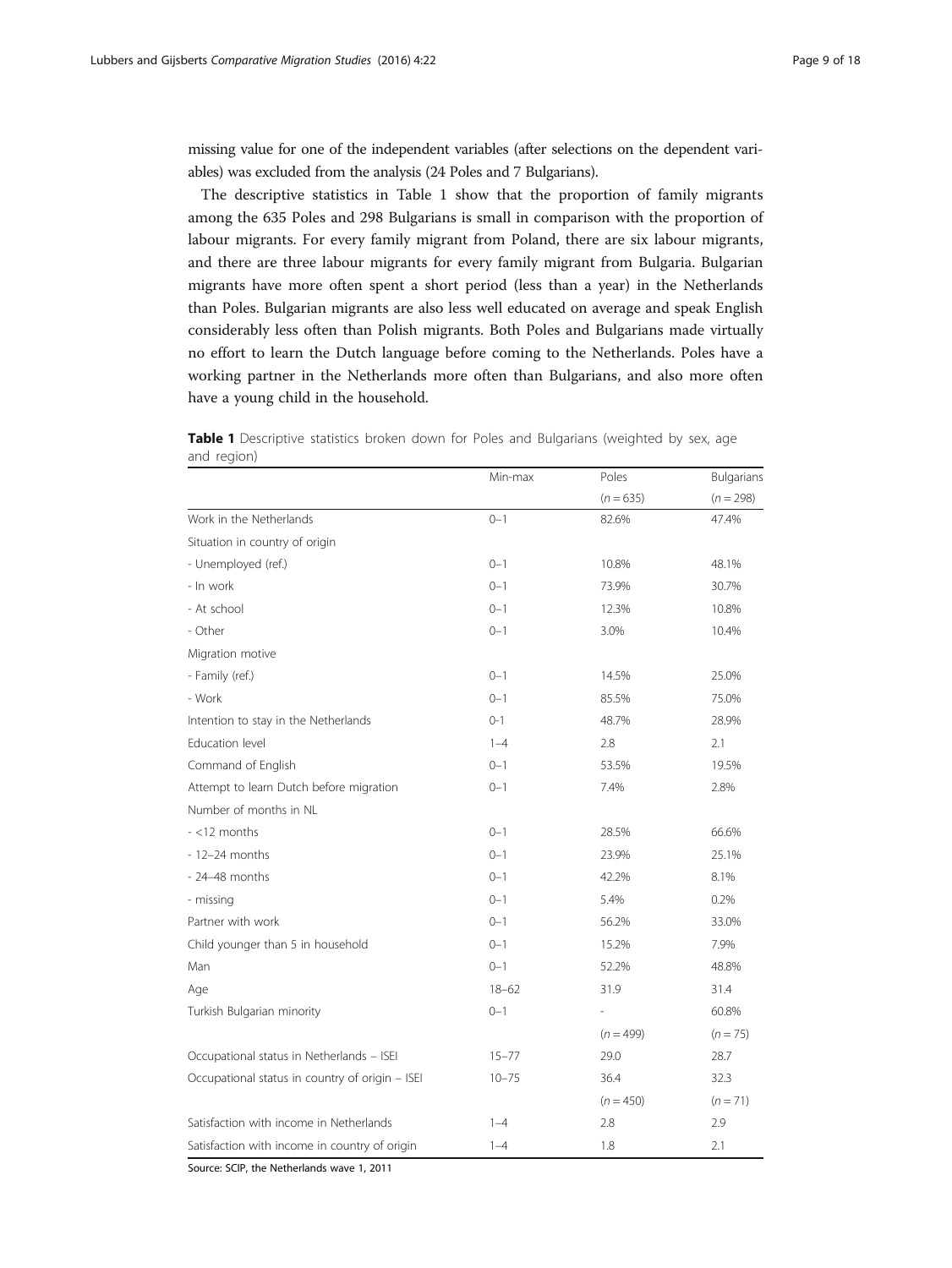#### Results

#### Paid work

83% of the Polish migrants succeed in finding work in the Netherlands. In stark contrast, 47% of Bulgarian migrants who came to the Netherlands for reasons other than study report to be in work after their migration to the Netherlands. If we compare the situation after migration with the labour participation rate before migration, we find that 74% of the same group of Polish migrants had work in Poland, and that 31% of the Bulgarian migrants had work in Bulgaria. It should be noted here that over 10% of the Poles and Bulgarians who report work or family reasons as the main migration motive were still in education just before migrating. For both groups, we find an increase in the chance of work when comparing the situation before and after migration. This is in line with the general expectations from the migration labour market literature, with the caveat that a proportion of the migrants were not working in their country of origin because they were in education. Although the percentage in work is substantially lower in the Bulgarian group, we do observe a stronger increase in this group when comparing the situations before and after migration, which we did not anticipate. Expressed as the odds ratio for having a job versus not having a job in the Netherlands compared with having a job versus not having a job in the country of origin, we find an odds ratio of 1.7 for Polish migrants and 2.0 for the Bulgarians. Poles so often already had a job in Poland, that labour market participation almost reached its ceiling.

In Table [2](#page-10-0), it is shown that the lower labour market participation among the Bulgarians (both for ethnic Bulgarians and Turkish Bulgarians) as compared to the Poles remains once controlled for their labour market position in the country of origin and other relevant characteristics. For Poles and Bulgarians, we find that work-related migration leads to a higher chance of finding work than family-related migration (see Table  $2$ ).<sup>1</sup> This appears to be a trivial finding, but even among migrants who migrated for work reasons, a high proportion of Bulgarians report that they do not have a job in the Netherlands, or were not willing to tell that they have an informal job.

It is interesting to see that the chance of finding work in the Netherlands is not lower for the Poles and Bulgarians who were unemployed prior to migration compared with those who had a job pre-migration. Moreover, the interactions show that there is no difference between Poles and Bulgarians on this point. The group that has been in the Netherlands the longest has a greater chance of being in work; this is a significant though not very strong effect. The selection effect appears to play a role here, with the associated hypothesis that unemployment leads to a higher chance of remigration. For the other characteristics, we find that men have a job post-migration significantly more often than women, regardless of their labour market situation in the country of origin and their migration motive. The presence of a child younger than five in household reduces the chance of being in work.

#### Socioeconomic occupational status

The occupational status in their country of origin of migrants who were in work both before and after migration was 36 for Poles and 32 for Bulgarians. In both migrant groups, their occupational status after migration was lower on average than before migration: 29 in both groups (see Fig. [2](#page-11-0)). The general decline in occupational status among migrants just after migration is in line with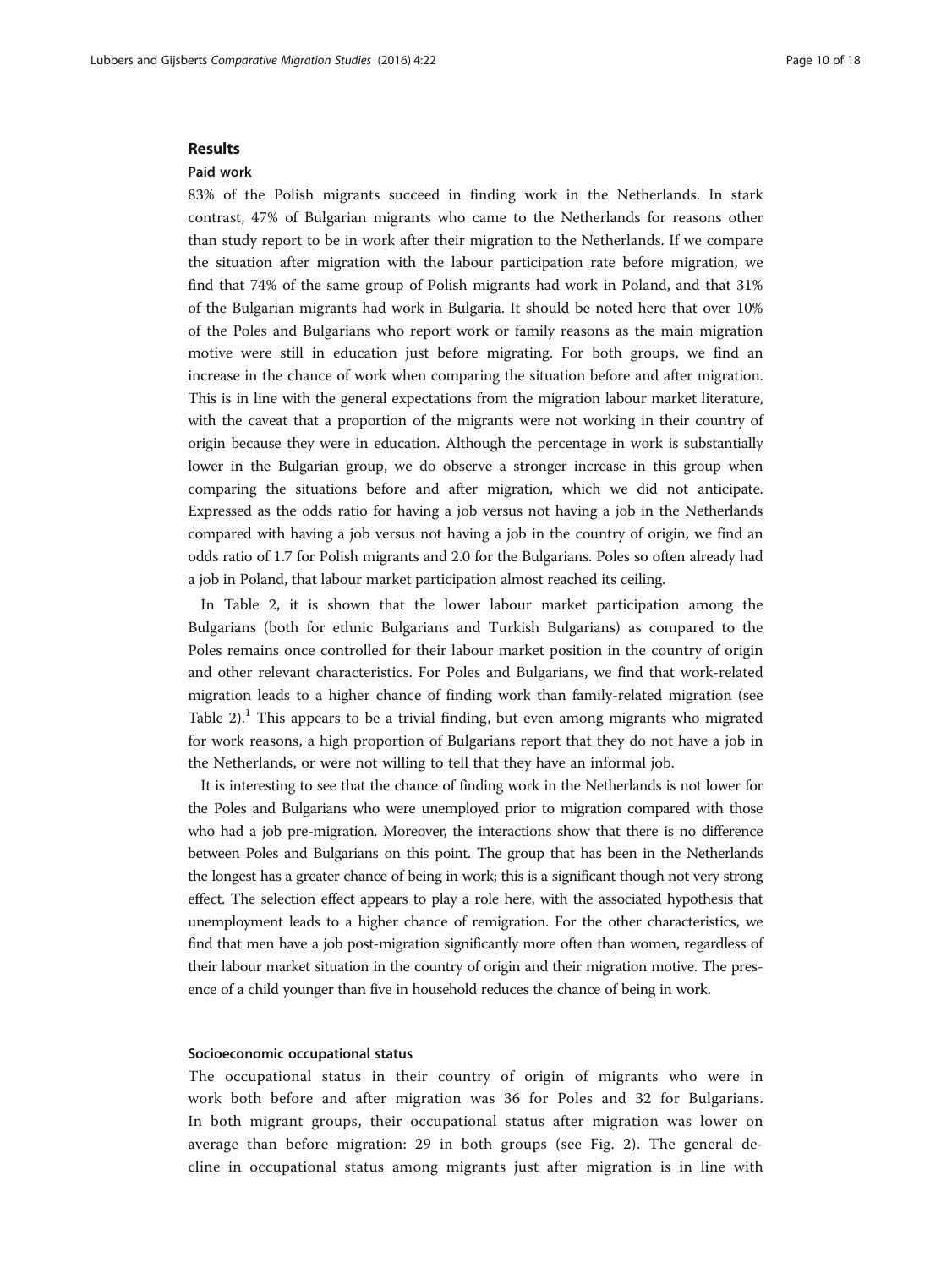|                                                         | B          | OR   |
|---------------------------------------------------------|------------|------|
| Ethnic group                                            |            |      |
| - Poles (ref.)                                          |            |      |
| - Ethnic Bulgarians                                     | $-1.99***$ | 0.14 |
| - Turkish Bulgarians                                    | $-1.87***$ | 0.16 |
| Situation in country of origin                          |            |      |
| - Unemployed (ref.)                                     |            |      |
| - Employed                                              | $-0.16$    | 0.85 |
| - At school                                             | 0.04       | 1.04 |
| - Other                                                 | $-0.58$    | 0.56 |
| Interaction migrant group * situation country of origin |            |      |
| - Bulgarians * Work in country of origin                | 0.37       |      |
| - Bulgarians * At school in country of origin           | $-1.21-$   |      |
| - Bulgarians * Other situation in country of origin     | 0.53       |      |
| Migration motive                                        |            |      |
| - Family (ref.)                                         |            |      |
| - Work                                                  | $1.22***$  | 3.39 |
| Intention to stay in the Netherlands                    | $-0.03$    | 0.97 |
| Education level                                         | $-0.14$    | 0.87 |
| Command of English                                      | 0.04       | 1.04 |
| Attempt to learn Dutch before migration                 | $-0.18$    | 0.83 |
| Number of months in Netherlands                         |            |      |
| $-$ <12 months (ref.)                                   |            |      |
| $-12-24$ months                                         | 0.15       | 1.17 |
| $-24-48$ months                                         | $0.46*$    | 1.59 |
| - missing                                               | $-0.11$    | 0.89 |
| Partner with work                                       | 0.04       | 1.03 |
| Child aged under five in household                      | $-0.88***$ | 0.42 |
| Man                                                     | $1.15***$  | 3.15 |
| Age                                                     | $-0.00$    | 1.00 |
| Intercept                                               | 0.73       |      |
| Nagelkerke R <sup>2</sup>                               | 0.37       |      |

<span id="page-10-0"></span>Table 2 Logistic regression of having versus not having a job in the Netherlands immediately after migration (excluding migrants with a migration motive other than work or family) ( $n = 933$ )

Source: SCIP, the Netherlands, wave 1, 2011

B = Logit; OR = Odds Ratio

\*\*\* =  $p < 0.001$ ; \* =  $p < 0.05$ ; ~ =  $p < 0.10$ 

the idea of the U-shaped occupational status mobility curve as described by Chiswick et al. ([2005](#page-17-0)).

Our model for analysing changes in occupational status uses the same characteristics as Chiswick et al. ([2005](#page-17-0)). In the model in which change in occupational status is the dependent variable, those authors also used occupational status in the country of origin (in quartiles) as a predictor. They also analysed the occupational status immediately postmigration and regressed it to the same characteristics. We show the results of those analyses as well, with in Table [3](#page-11-0) the findings from the model with the change scores as dependent variable and in [Appendix 1](#page-16-0) the post-migration occupational status, regressing both on pre-migration occupational status, implying mathematically comparable models.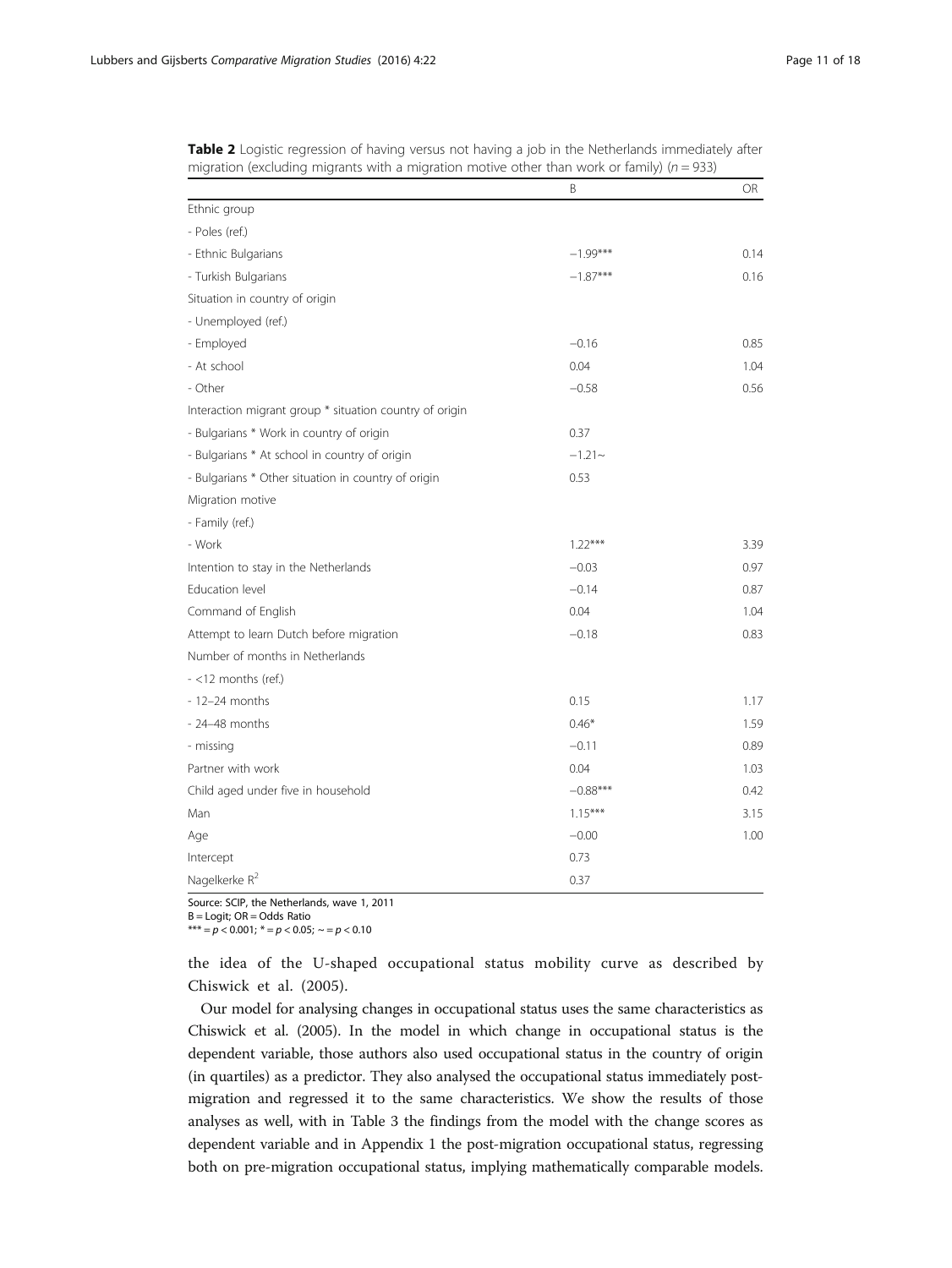<span id="page-11-0"></span>

We note that the number of Bulgarians is small in this analyses  $(n = 75)$  because only a small proportion within this group had a job both in the country of origin and in the Netherlands (25% of the migrants studied). This percentage is much higher among the Poles (79%;  $n = 499$ ). Bulgarians were often unemployed in Bulgaria, implying that for those with a job in the Netherlands we cannot make a comparison in occupational status.

|                                          | b          | Beta    |
|------------------------------------------|------------|---------|
| Ethnic group                             |            |         |
| - Poles (ref.)                           |            |         |
| - Ethnic Bulgarians                      | 2.28       | 0.04    |
| - Turkish Bulgarians                     | $-0.35$    | $-0.01$ |
| Occupational status in country of origin | $-0.84***$ | $-0.71$ |
| Migration motive                         |            |         |
| - Family (ref.)                          |            |         |
| - Work                                   | $-2.92*$   | $-0.06$ |
| Intention to stay in the Netherlands     | $-0.72$    | $-0.03$ |
| Education level                          | $1.59*$    | 0.09    |
| Command of English                       | 1.75       | 0.06    |
| Attempt to learn Dutch before migration  | $3.23 -$   | 0.06    |
| Number of months in Netherlands          |            |         |
| $-$ <12 months (ref.)                    |            |         |
| $-12-24$ months                          | $-2.00-$   | $-0.06$ |
| $-24-48$ months                          | $-1.44$    | $-0.05$ |
| - missing                                | 3.28       | 0.03    |
| Partner with work                        | $-1.36$    | $-0.05$ |
| Child aged under five in household       | $-0.28$    | $-0.01$ |
| Man                                      | $7.41***$  | 0.25    |
| Age                                      | 0.03       | 0.02    |
| Intercept                                | 16.52      |         |
| $R^2$                                    | 0.53       |         |

Table 3 Regression analysis of change in occupational status comparing post-migration with pre-migration status among recent Polish and Bulgarian migrants (non-standardised coefficients)  $(N = 574)$ 

Source: SCIP, the Netherlands, wave 1, 2011

b = unstandardized regression coefficient; Beta = standardized regression coefficient

\*\*\* =  $p < 0.001$ ; \* =  $p < 0.05$ ; ~ =  $p < 0.10$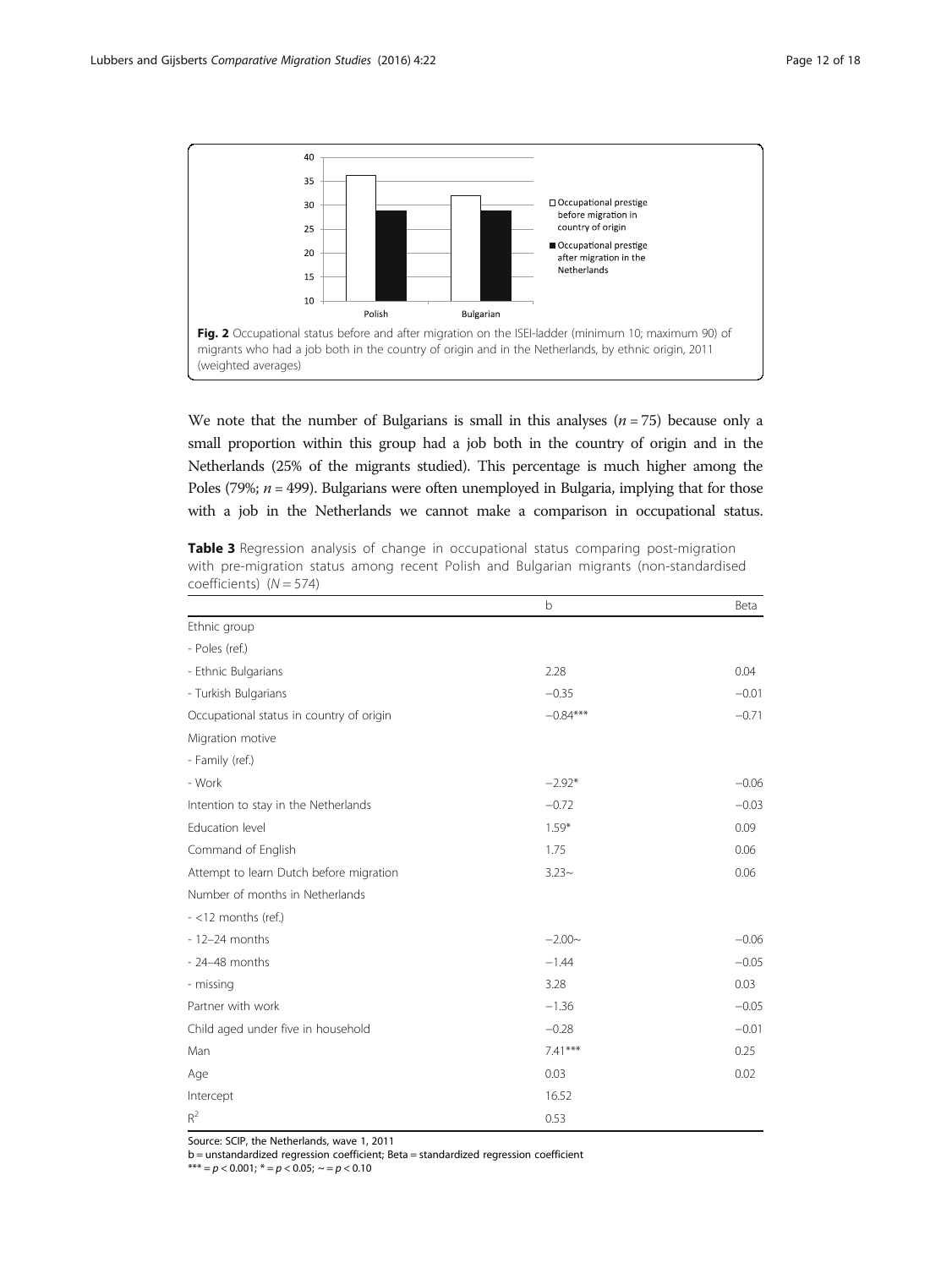Moreover, as we found earlier, they often indicate to be unemployed in the Netherlands as well, corresponding to a weaker position at the time of our research, where the requisition of a work permit may have contributed in searching for jobs in the informal labour market.

Bulgarians who worked in Bulgaria do not underperform Poles post-migration status after controlling for the other characteristics and for their socioeconomic occupational status in the country of origin. The effect parameter is positive but not significant. This finding runs counter to the differences we formulated between Bulgarians and Poles. Since jobs in the informal labour market generally have lower status, it is likely that the post-migration job status among the Bulgarians is overestimated.

Also contrasting to our expectations is that migrants with longer stay perspective in the Netherlands did not witness less downgrading in occupational status. Intention to stay is not significantly related to change in occupational status. Although we found that labour migrants have a better chance of having a job after migration than family migrants, we show that labour migrants lose more occupational status after migration than family migrants who are in work, which is in line with previous U-curve expectation findings. The effect parameter of -2.92 (see Table [3\)](#page-11-0) indicates that the occupational status of migrants with economic motives is almost 3 points lower than that of migrants with family-related motives after controlling for occupational status in the country of origin.

Among the other characteristics, gender has a strong effect; not only do men have a greater chance of having a job after migration than women, they also have a higher socioeconomic occupational status than women. The occupational status of women postmigration falls more sharply than that of men. Also interesting is the weak negative effect of the number of months (between 12 and 24) that migrants have been in the Netherlands. Although we focused mainly on the downward movement in the first part of the U-curve, this negative effect appears to suggest that these migrants did not experience an upward trend in status during the period covered by our study that they were in the Netherlands. Educational level is found to have a positive influence (see Table [3\)](#page-11-0). The general decline in occupational status among migrants is less marked for highly skilled migrants. The same applies for (the few) migrants who invested in learning Dutch before their migration.

The occupational status in the country of origin is a significant predictor for the current occupational prestige in both groups (see [Appendix 1\)](#page-16-0). If occupational status in the country of origin were a perfect predictor of occupational status in the Netherlands, the regression coefficient would be 1. In practice, the coefficient in the Polish group is estimated at 0.16, and for the Bulgarians at 0.12 (no significant difference). Occupational status in the country of origin is therefore a moderate predictor of occupational status in the Netherlands.

#### Satisfaction with income

Finally, we looked at the satisfaction with income from employment. Figure [3](#page-13-0) shows that the level of satisfaction is considerably higher in the Netherlands than in the country of origin. Poles in particular were dissatisfied with their income from employment in the country of origin. Poles are slightly more often dissatisfied than Bulgarians with their income in the Netherlands, but the differences are not large.

Table [4](#page-13-0) shows that satisfaction with income in the country of origin is a poor predictor of income satisfaction in the Netherlands for both Poles and Bulgarians. The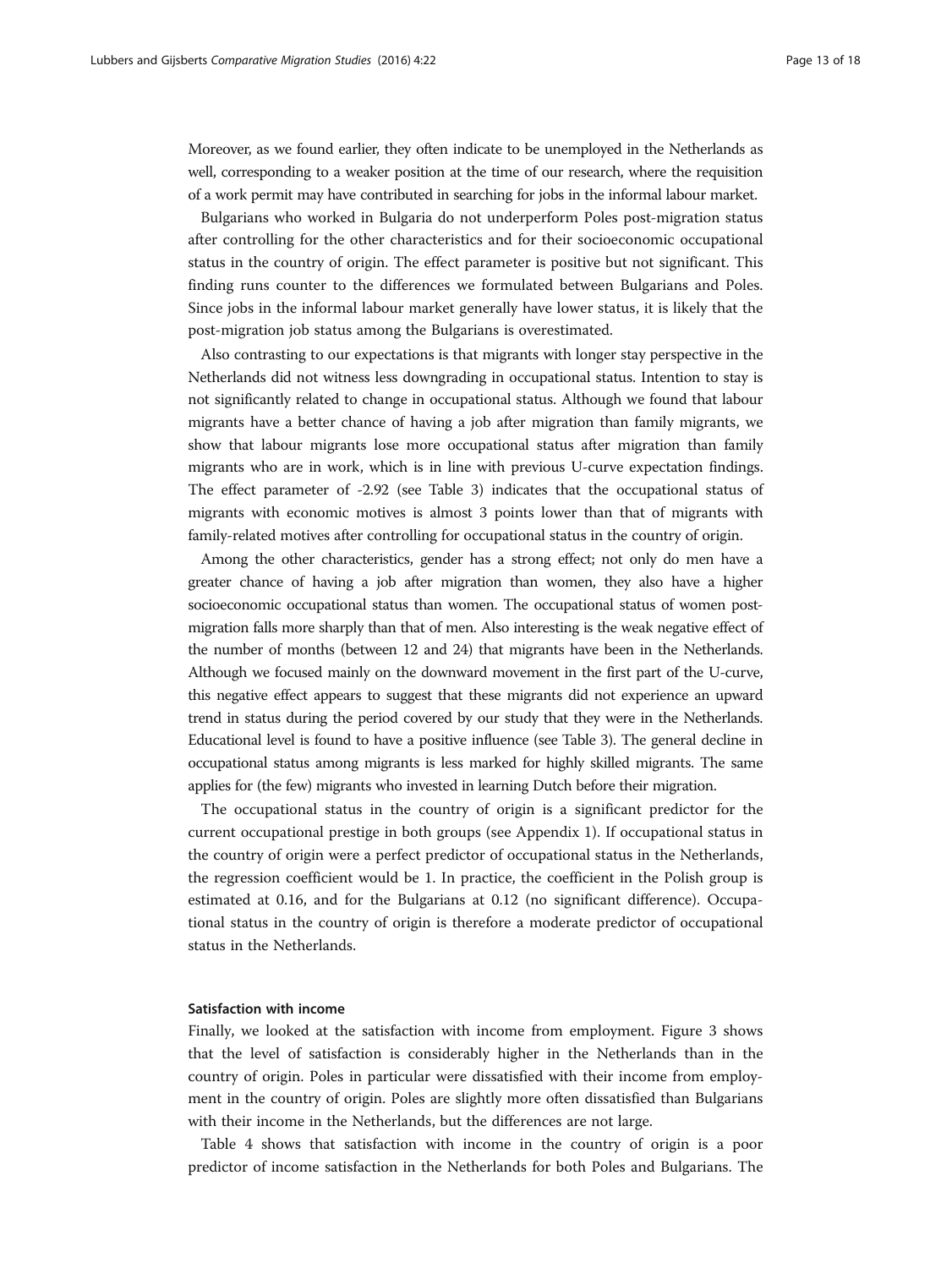<span id="page-13-0"></span>

differences between Poles and Bulgarians are moreover not significant, which means we have to reject our hypothesis that Bulgarians experience a greater increase in satisfaction with income than Poles. $<sup>2</sup>$  In fact we find that the characteristics in our model</sup> explain hardly variance in income satisfaction. The only convincing predictor in our model for income satisfaction is the occupational status of the present occupation.

Table 4 Regression analysis of satisfaction with income from employment immediately after migration, recent Polish and Bulgarian migrants ( $N = 496$ )

|                                                                      | b         | Beta    |
|----------------------------------------------------------------------|-----------|---------|
| Ethnic group                                                         | 0.22      | 0.71    |
| - Poles (ref.)                                                       |           |         |
| - Ethnic Bulgarians                                                  | 0.09      | 0.02    |
| - Turkish Bulgarians                                                 | 0.00      | 0.00    |
| Income satisfaction in country of origin                             | 0.02      | 0.02    |
| Interaction Migrant group * Income satisfaction in country of origin | 0.04      |         |
| Migration motive                                                     |           |         |
| - Family (ref.)                                                      |           |         |
| - Work                                                               | $-0.05$   | $-0.02$ |
| Intention to stay in the Netherlands                                 | $-0.20*$  | $-0.12$ |
| Occupational status in the Netherlands                               | $0.01***$ | 0.15    |
| Education level                                                      | 0.04      | 0.03    |
| Command of English                                                   | $0.18 -$  | 0.10    |
| Attempt to learn Dutch before migration                              | 0.09      | 0.02    |
| Number of months in Netherlands                                      |           |         |
| $-$ <12 months (ref.)                                                |           |         |
| $-12-24$ months                                                      | 0.13      | 0.06    |
| $-24-48$ months                                                      | 0.10      | 0.06    |
| - missing                                                            | $-0.66*$  | $-0.09$ |
| Partner with work                                                    | $-0.07$   | $-0.04$ |
| Child aged under five in household                                   | 0.05      | 0.02    |
| Man                                                                  | 0.04      | 0.03    |
| Age                                                                  | 0.00      | 0.04    |
| Intercept                                                            | 2.13      |         |
| Adjusted R <sup>2</sup>                                              | 0.05      |         |

Source: SCIP, the Netherlands, wave 1, 2011

b = unstandardized regression coefficient; Beta = standardized regression coefficient

 $^{**}$   $=$   $p$   $<$  0.01;  $^{*}$   $=$   $p$   $<$  0.05;  $\sim$   $=$   $p$   $<$  0.10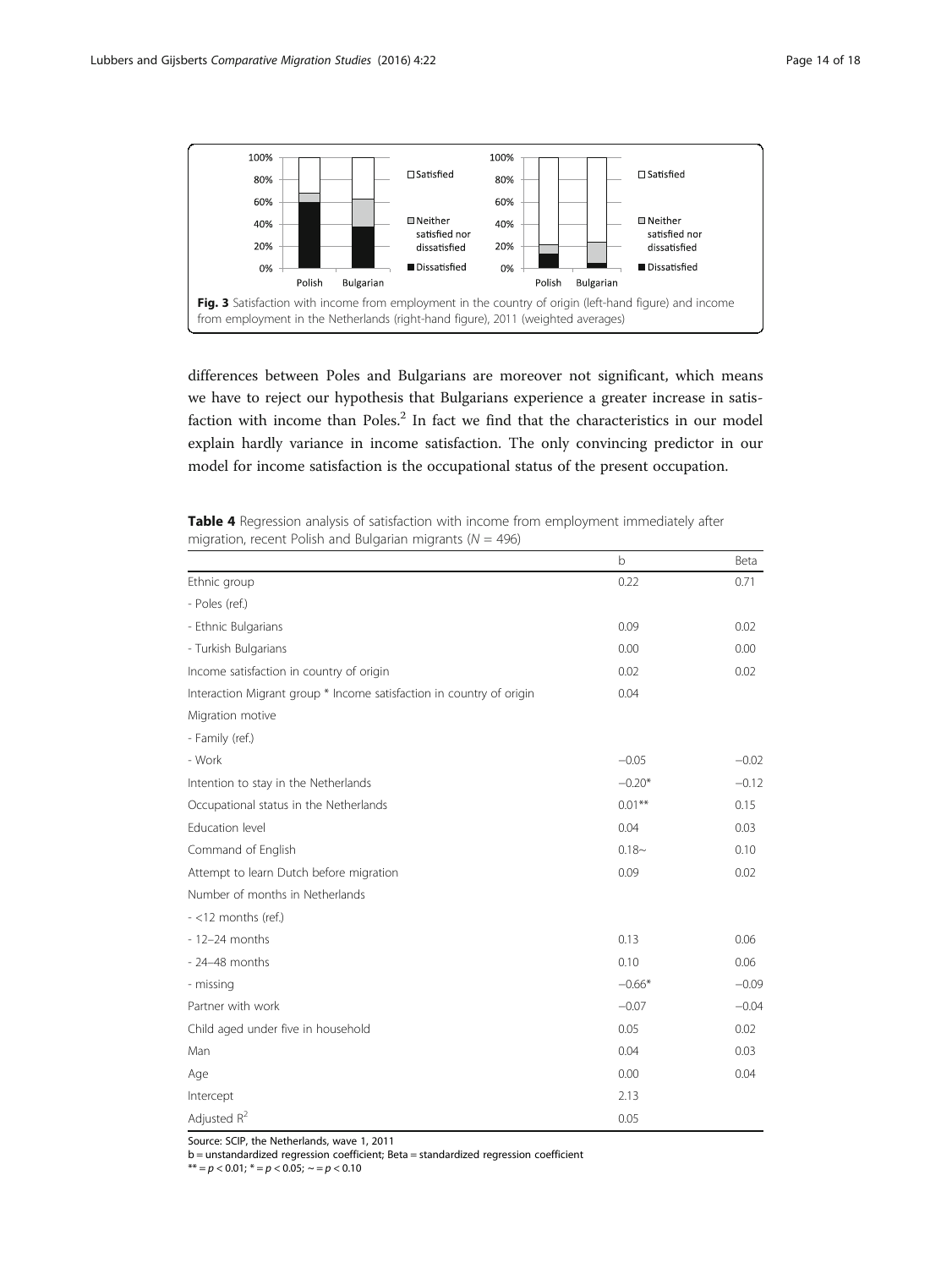#### Conclusions

Polish and Bulgarian migrants have been free to move to the Netherlands since 2004 and 2007 respectively. At the time of our study (2010/2011), Bulgarians were still in need of a work permit to obtain a job on the Dutch labour market. Despite these specific circumstances that are quite different than the strong migration regulations that apply for migrants to Anglo-Saxon countries, this study shows that Polish and Bulgarian migrants to the Netherlands have a lower occupational status shortly after migration than before migration, a finding that is in line with the international literature.

Polish migrants have jobs after migration more often than they did in Poland, but that is mainly because a proportion of them were still at school before migration. The vast majority of the other Polish migrants had work in Poland before migrating. Bulgarians have a job after migrating more often than before migrating, although the proportion with a job is still very low (approximately half ). Why the Bulgarians have a so much lower labour market participation remains unclear. However, an overview of the occupations in which the Bulgarians work, mainly in cleaning, construction and food and beverage sector, suggests that informal work is common. Engbersen et al. ([2011](#page-17-0)) showed that many Bulgarians in their study had informal contracts. It might have been the case that Bulgarians working in the informal sector were not willing to give information on them holding this job position. If this indeed is the case, then the occupational status of Bulgarians is probably overestimated, and will the decline in status for the Bulgarians have been more sharply. Yet the labour market position of Bulgarians in the Netherlands can be described as worrying because a high proportion of even those migrants who came in order to work report that they do not have a job in the Netherlands. Work permits were introduced in order to regulate the influx of migrants from the new accession countries. The measure does not appear to have constrained migration by Bulgarians without work, however; even worse, it poses a serious obstacle for jobless Bulgarians in the Netherlands to finding (formal) employment. A multi-migrant group to more destination countries perspective should provide more insight in the consequences of these specific labour market regulations. Based on our findings, we anticipate that the scrapping of the work permit in January 2014 will have contributed to the labour market integration of Bulgarians in the Netherlands, by increasing their (formal) labour participation rate.

Our study was conducted among migrants in 2010 and 2011, and who had been in the Netherlands for a relatively short time. Earlier research (Akresh, [2006; 2008](#page-16-0); Chiswick et al., [2005](#page-17-0); Simon et al., [2011\)](#page-17-0) has shown that migrants experience a marked U-curve in their occupational status. The first part of the U-curve is clearly evident in our study, but primarily for labour migrants, who are expected to take on a job earlier and have less information channels than family motivated migrants. We find no confirmation in our study that migrants with shorter intentions to stay faced a sharper decrease in occupational status as well.

We did not find the upward movement in the U-curve among the migrants studied here. We found no positive effect of duration of residence in the Netherlands on socioeconomic job status. The literature is not very specific about the period over which the upward movement in the U-curve supposedly occurs. It may be relevant here to look in succession at the different jobs that migrants have after migration. However,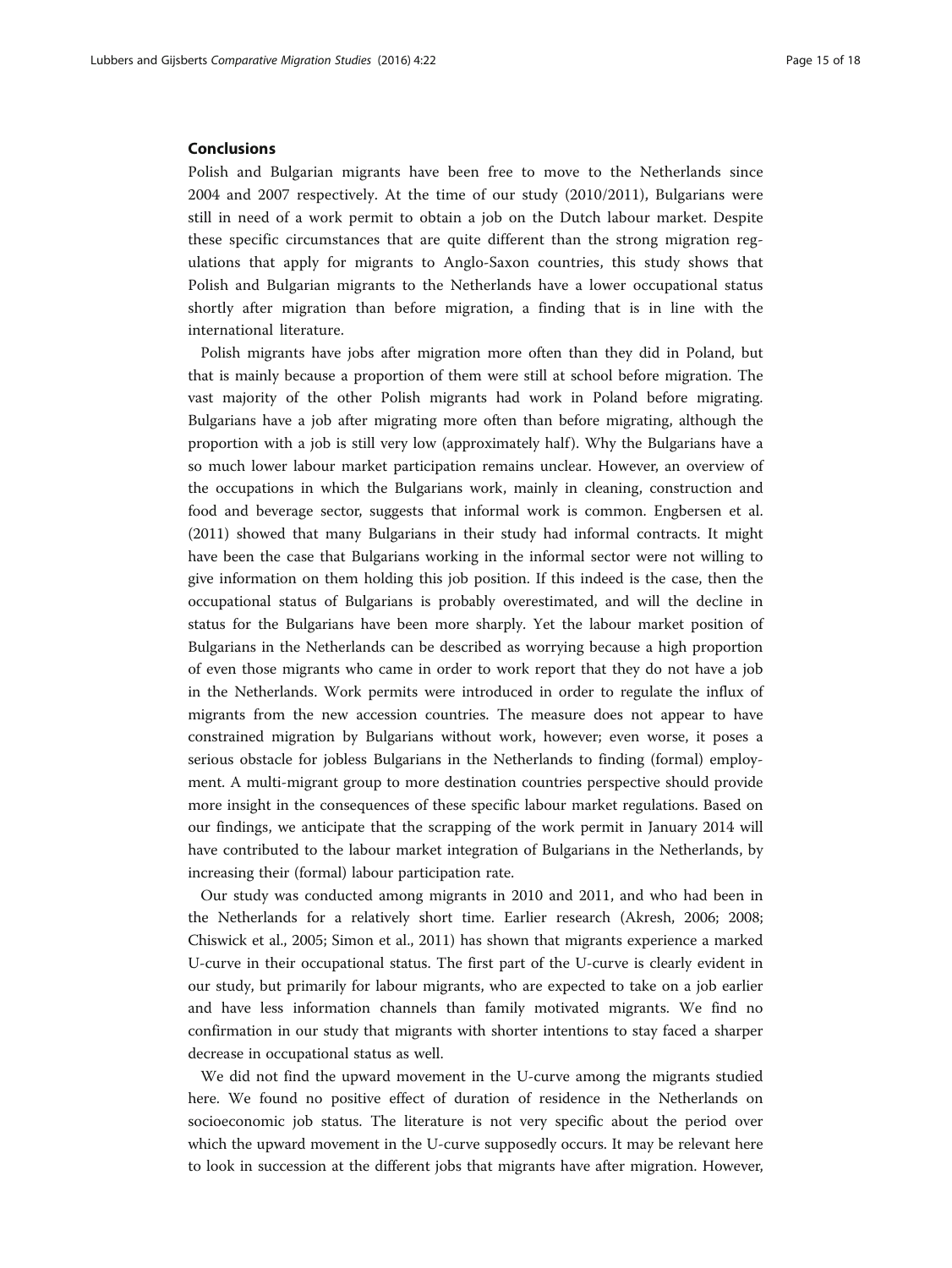one difficulty here is the fact that labour migrants often have a number of (small) jobs alongside and after each other. For the time being, we conclude that (a maximum of) four years in the Netherlands is insufficient for Polish and Bulgarian migrants to achieve an increase in their socioeconomic position. An earlier study by Van Tubergen [\(2005](#page-17-0)) showed that an increase in occupational status was seen only after a period of residence of more than ten years in the host country. However, it may be that this upward movement of the U-curve can also be explained by selective remigration of migrants who – in terms of occupational status – are less successful. Moreover, recent studies have come to question whether after an initial decline it is still realistic on the dynamic  $21<sup>st</sup>$  century labour market to anticipate an upward trend (Alba & Foner, [2015](#page-17-0)). Pereira, Snel, and 't Hart [\(2015](#page-17-0)) found recently that non-EU migrants were unable to improve their occupational position in the longer run.

Both groups of recent migrants are more satisfied with their income from employment in the Netherlands than in their country of origin. Although we did not study the actual change in income, we can deduct from these findings that improvement in income appears to be a major driver for migration by Poles, for which they are prepared to accept a lower occupational status in the Netherlands. This also applies for the Bulgarians, but for them having a job at all in which they can earn money seems an important motive.

Our study was limited to migrants who registered in the population register. Migrants to the Netherlands are expected to do so when they stay for more than four months, and since 2014, also temporary migrants who need a personal taxation number are expected to register. We anticipate that the temporary workers or seasonal workers are more likely to pick up flexible low-skilled jobs, e.g. assistants in construction work or as agricultural workers. The selection of migrants in certain occupations into the registration will likely affect our findings. It is expected that inclusion of migrants who did not register and worked in temporary jobs would have lowered occupational status post-migration. Whether the decline of occupational status would have been affected depends on whether temporary migrants form a selection in job position in the country of origin.

Compared to previous research in which migrants under different migration regulations moved to their host country, the findings are markedly similar regarding loss in occupation status. Following the recent contributions from Pereira et al. [\(2015\)](#page-17-0)) and Alba and Foner [\(2015](#page-17-0)), the interesting question is whether the intra-EU migrants from Eastern Europe manage to follow the U-curve upwards with longer stay or whether their migration experience provides benefits in finding a higher status job in their country of origin or elsewhere.

## Endnotes

<sup>1</sup>In a model which classified migrants who cited both family and work as motives for migration as labour migrants, the positive effect is even stronger.

 $2$ An analysis taking the difference between income satisfaction in the Netherlands and in the country of origin as dependent variable also reveals no significant difference between Bulgarians and Poles.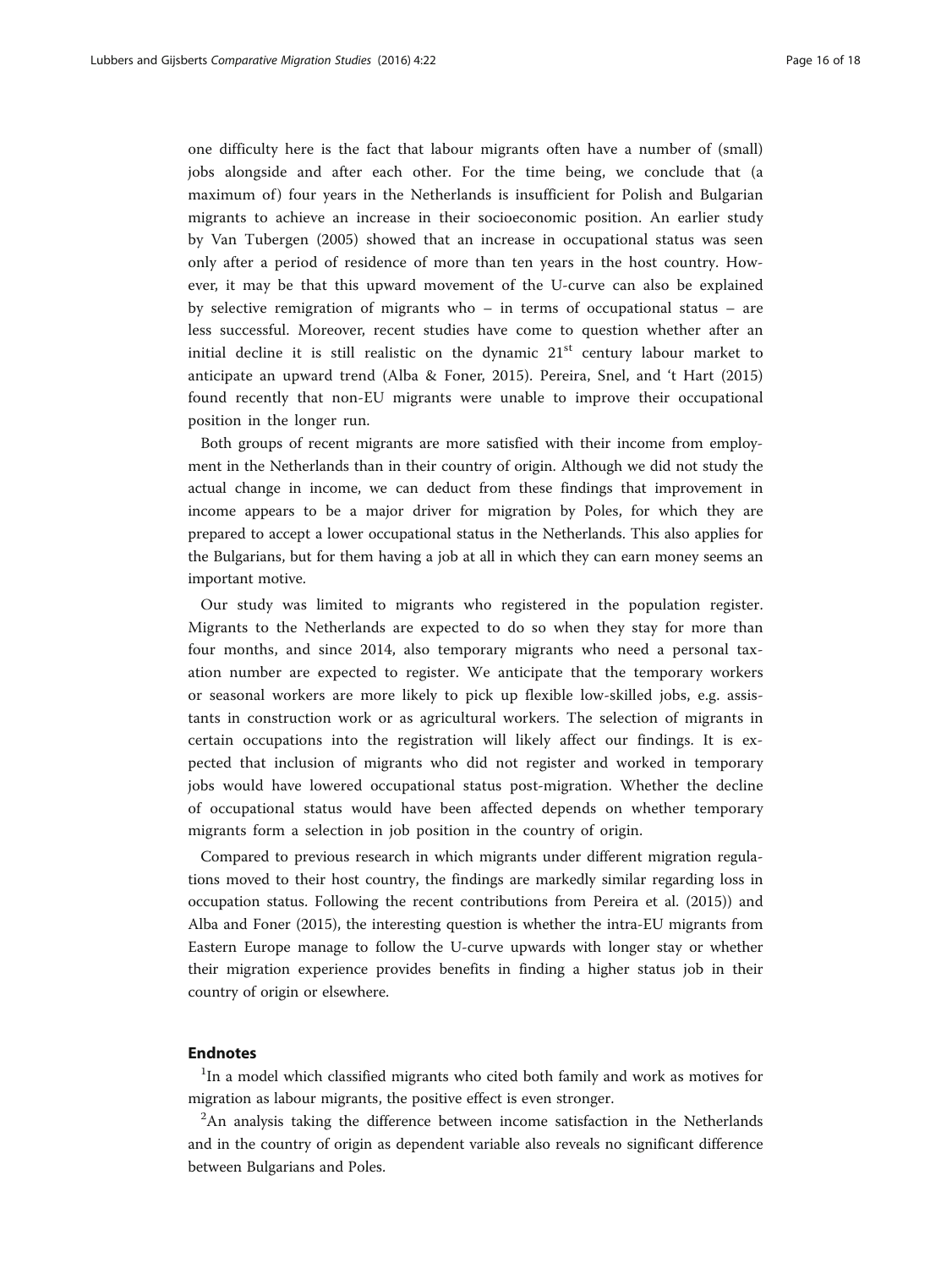## <span id="page-16-0"></span>Appendix 1

| baiganan milyianto (non standardisca cocincicrito) (11 – 57 –)       | b         | Beta    |
|----------------------------------------------------------------------|-----------|---------|
| Ethnic group                                                         |           |         |
|                                                                      |           |         |
| - Poles (ref.)                                                       |           |         |
| - Ethnic Bulgarians                                                  | 3.72      | 0.08    |
| - Turkish Bulgarians                                                 | 0.80      | 0.02    |
| Occupational status in country of origin                             | $0.16***$ | 0.18    |
| Interaction Migrant group * Occupational status in country of origin | $-0.04$   |         |
| Migration motive                                                     |           |         |
| - Family (ref.)                                                      |           |         |
| - Work                                                               | $-2.95*$  | $-0.08$ |
| Intention to stay in the Netherlands                                 | $-0.74$   | $-0.03$ |
| Education level                                                      | $1.60**$  | 0.11    |
| Command of English                                                   | 1.75      | 0.08    |
| Attempt to learn Dutch before migration                              | 3.20      | 0.07    |
| Number of months in Netherlands                                      |           |         |
| $-$ <12 months (ref.)                                                |           |         |
| $-12-24$ months                                                      | $-1.98-$  | $-0.07$ |
| $-24-48$ months                                                      | $-1.41$   | $-0.06$ |
| - missing                                                            | 3.30      | 0.04    |
| Partner with work                                                    | $-1.34$   | $-0.06$ |
| Child aged under five in household                                   | $-0.28$   | $-0.01$ |
| Man                                                                  | $7.45***$ | 0.33    |
| Age                                                                  | 0.03      | 0.03    |
| Intercept                                                            | 16.31     |         |
| $R^2$                                                                | 0.21      |         |

Table 5 Regression analysis of occupational status after migration among recent Polish and Bulgarian migrants (non-standardised coefficients) (N = 574)

Source: SCIP, the Netherlands, wave 1, 2011

b = unstandardized regression coefficient; Beta = standardized regression coefficient

\*\*\* =  $p$  < 0.001; \*\* =  $p$  < 0.01; \* =  $p$  < 0.05; ~ =  $p$  < 0.10

#### Authors' contributions

Both authors drafted the manuscript and both authors contributed to build the syntax for analyses. The first author has performed the final analyses. Both authors participated in writing of the article. All authors read and approved the final manuscript.

#### Competing interests

The authors declare that they have no competing interests.

#### Author details

<sup>1</sup>Department of Sociology, Radboud University Nijmegen, 6500 HE Nijmegen, The Netherlands. <sup>2</sup>Department of Cultural Diversity and Youth, Utrecht University, 3584 CS Utrecht, The Netherlands.

#### Received: 2 April 2016 Accepted: 19 November 2016 Published online: 16 December 2016

#### References

Akresh, I. R. (2006). Occupational mobility among legal immigrants to the United States. International Migration Review, 40, 854–884.

Akresh, I. R. (2008). Occupational trajectories of legal US immigrants: downgrading and recovery. Population and Development Review, 34, 435–456.